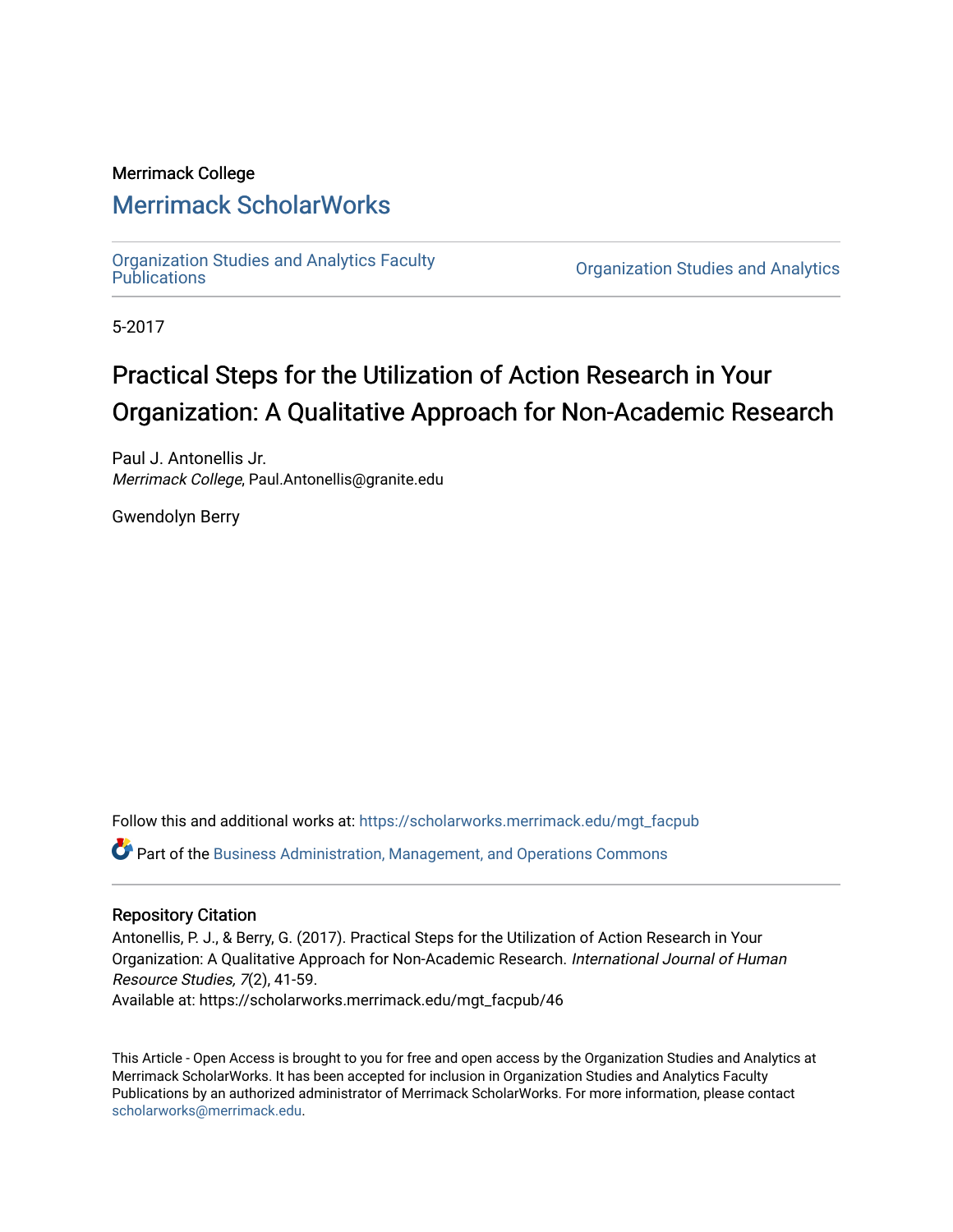

# **Practical Steps for the Utilization of Action Research in Your Organization:**

# **A qualitative approach for non-academic research.**

Paul James Antonellis, Jr. (Corresponding Author)

Faculty & Director of Human Resource Management Programs

Merrimack College, North Andover, MA

United States

Email: antonellisp@merrimack.edu

Gwendolyn Berry

Faculty & Director Intentional Connections

San Jacinto Community College

San Jacinto College, TX.

#### **Abstract**

Action research is different from traditional research. Action research is more practice based as it is implementing an intervention to improve a problem. Action research involves collaboration and communication between the researcher and the participants within the study. The purpose of this article is to explain the multi-step process for a non-academic researcher or novice researcher when employing qualitative action research in an organization that is looking to solve a complex issue. The article will explore the action research steps for conducting phone employment interviews within the organization and an example of the process to follow. The outlined steps can be adjusted to any organization looking to create sustainable improvements for any problem the organization is looking to change.

**Keywords:** Action research, qualitative, discovery, change, qualitative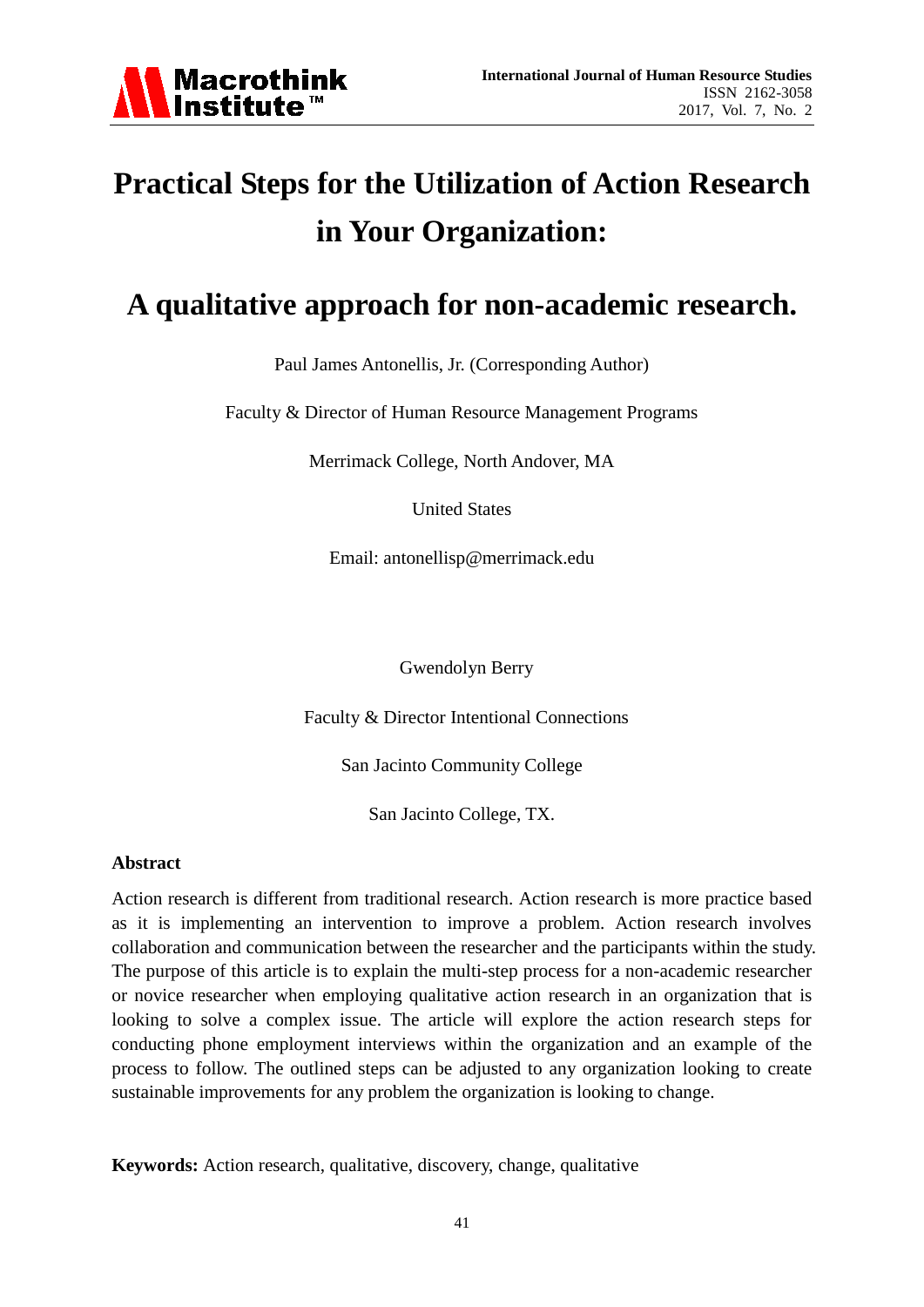

# **1. Introduction**

Action Research has become a credible and reliable research process in the field of academia. Action Research is no longer limited to the field of academic research; today public, private, and nonprofit organizations use Action Research to take corrective action(s) in an effort to create sustainable improvements (Bradbury, 2015; James, Slater & Bucknam, 2012). Action Research, in the simplest terms, involves the researcher building a collaboration with those involved called stakeholders, defining the problem, collecting needed data, analyzing the data, determining the needed action, implementing the action, collecting additional data while using different research methods, and finally implementing the final results to determine if the action was successful (Bell, 2014; Coghlan & Brannick, 2014; James, Slater, & Bucknam, 2011). If the intended results were not achieved, the Action Research process allows for the process to start over with the new information gained from the first round of research. Action Research allows the researcher to be directly involved in the research process compared to traditional academic research when the researcher is the observer and not able to make adjustments as the research process is progressing. Action Research involves having questions about a given problem that the organization is facing that the researcher would like to solve while utilizing those stakeholders who are directly involved with the problem (Coghlan & Brannick, 2014). Action Research can be a complex and in depth process, often requiring a graduate level study course to conduct academic research. The following pages have been broken down into easy to follow steps the novice researcher or change agent could utilize for the Action Research project to create sustainable long-term improvements (James, Slater, & Bucknam, 2011; Schultz, Mietzner & Hartmann, 2016). The intent of this article is to expand the knowledge directly to managers and leaders in an organization on the multi-step process of conducting qualitative Action Research and how it can be utilized by the organization to bring about positive long term change.

In the following pages, we will explore what Action Research is and how it has been used in the past to provide solutions for problems, ethical considerations for conducting Action Research, assumptions and limitations that the research determines about the research project, scope of work and the literature review for the employment phone screening procedure. The outlined steps can easily be modified to the researchers' own organization when faced with a problem and looking for improvements. The paper further identifies the action to be taken in the research project, data collection and the evaluation of outcomes. The final section of this paper reviews the elements of preparing the final written report on the Action Research project.

We have selected the employment phone interview method as the qualitative research procedure as a means for providing the reader with the easy to follow progression of adopting the practice for one's own organizational problem. As discussed later, Action Research can use qualitative, quantitative, and mix-methods data collection; however, for the scope of this paper, we have selected the qualitative research method. The qualitative research method for collecting data involves in-depth interviews with research participants who have a direct or indirect interest in the complex issue.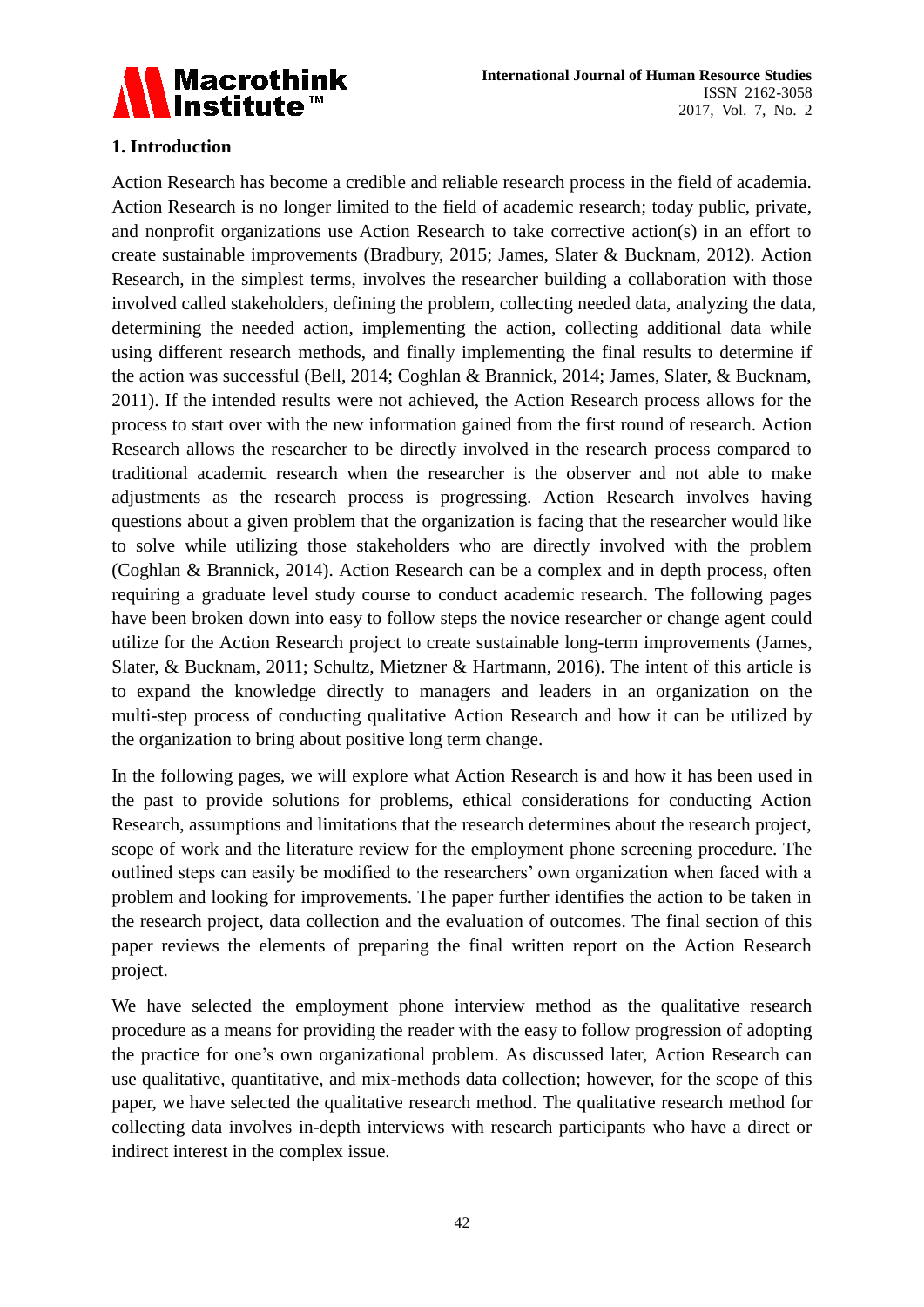

#### **2. What is Action Research**

There are many definitions of Action Research; for the purpose of this article, we have identified Action Research as a multiple stage process to manage positive long term change while gaining support from various stakeholders that will lead to favorable results. Action research allows for the investigator to be internal to the organization and to play an active role in the research process, and gain a deeper understanding of the issues facing the organization while gathering research participants input regarding possible solutions for the problem. The Action Research process involves not only diagnosing the issue facing the organization, but also developing and the selecting of alternative actions; key to the action research process is evaluating the outcomes of the change as shown in the Action Research Process (Figure 1) (Antonellis, & Flam, 2016; Bradbury, 2015; Schultz, Mietzner & Hartmann, 2016; Susman & Evered, 1978). Action Research is a recognized academic research method with established empirical literature to support the Action Research practice. The intent of this article is to introduce the Action Research process to the non-academic or the novice researcher.



**Figure 1.** Action Research Process

Action research is a type of academic research with roots reaching back more than 60 years (Lewin, 1946). Action research can be used in the academic research setting or it can be used in any organization that is faced with identifying a problem, seeking input from internal and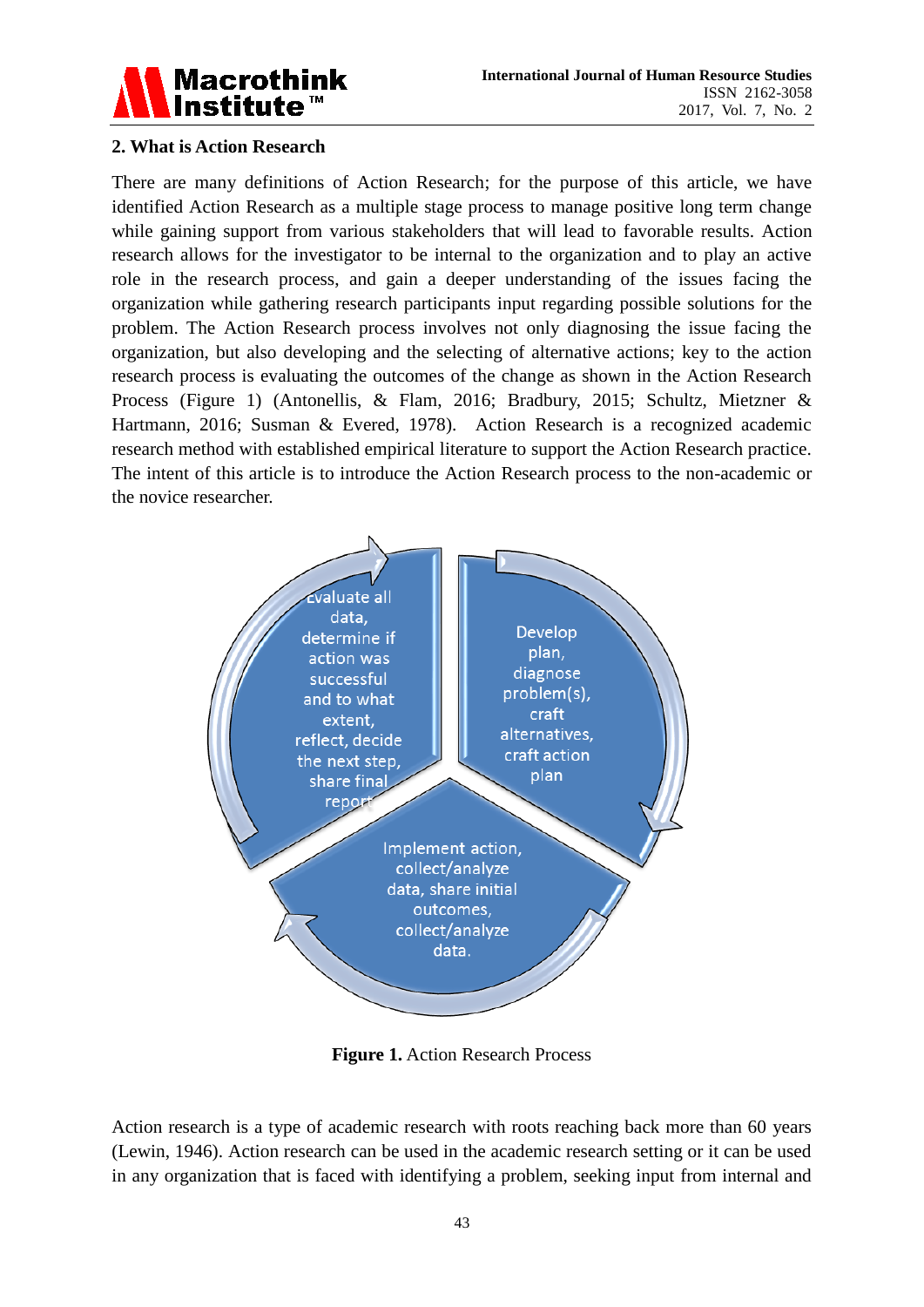

external stakeholders who will be impacted by the proposed change, defining the implementation, and determining the evaluation method to decide if the original outcomes have been reached (Argyris, 1992; James, Slater & Bucknam, 2012; Sein, Henfridsson, Purao, Rossi & Lindgren, 2011). James, Slater, and Bucknam (2012), along with Herr and Anderson (2005) asserted that the focus of the action research process in the change process involves identifying individuals who will be impacted by the problem and those who might be impacted by the problem in an effort to seek direct input on identifying a problem, seeking viable alternatives, implementing the action, measuring results, and making adjustments along the process as needed to obtain sustainable improvements.

Action research allows for the use of an internal researcher, meaning that the action research is conducted by an employee of the organization (Baskerville & Wood-Harper, 2016; Hien, 2016; James, Slater & Bucknam, 2012). The internal researcher has prior knowledge of the organization while the research participants have knowledge of who the researcher is, allowing for a partnership to develop compared to having an external researcher and search participants who may resist openly talking to an external researcher. The creation of respect, trust, and transparency is key to allowing stakeholders to discuss possible options and alternatives to the problem faced by the organization (Argyris & Schön, 1989; Dick, Stringer & Huxham, 2009; Luckett, Ngubane, & Memela, 2001).

Organizational learning theory is used as part of the action research process. Argrys and Schön (1989) suggested that organizational learning is based in part on two modes of operation. They argue that there is a theory as to what people say and a theory as to how they act. Argrys and Schön (1989) believed that the Espoused theory and Theory-in-use are found in organization; however, they can often be conflicting resulting in challenges in organizational learning. Argrys and Schön (1996) asserted that the Espoused theory is used to explain or justify a given array of activities with the organization, whereas theory-in-use is explained as "…the theory of action which is implicit in the performance of that pattern of activity" (p. 13). The researcher will use the Theory-in-use as the researcher observes the behaviors of the participants to determine what behaviors are being governed by formal or informal rules of the research participants. In many cases, people within a formal organization may be in conflict with the Espoused theory and the Theory-in-use, not realizing how their behaviors are shaped and formed by formal and informal structures within the organization. The researcher using the two theory approach will be able to uncover behaviors of the research participants while allowing the participants the ability to make more informed decisions and actions (Argyris & Schön, 1974; Argyris & Schön, 1978; Coghlan & Brannick, 2014). Argyris and Schön (1974) argued,

When someone is asked how he would behave under certain circumstances, the answer he usually gives is his espoused theory of action for that situation. This is the theory of action to which he gives allegiance, and which, upon request, he communicates to others. However, the theory that actually governs his actions is the theory-in-use (p.7).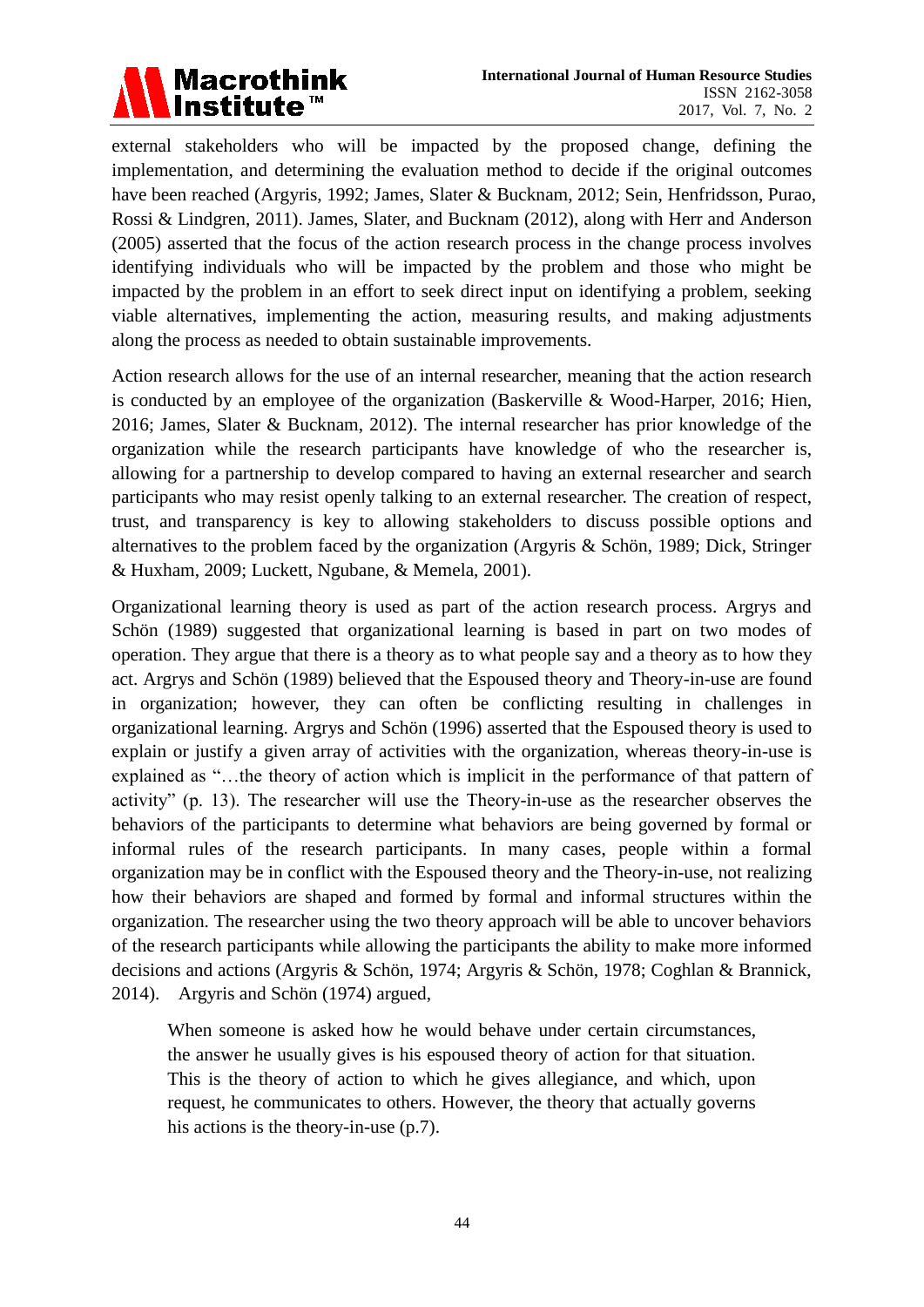

The problem identified is often complex and involves various levels of motivations, ranging from transparent motivation to hidden motivations (Casey, 2012). The key to successful action research is seeking direct input from the research participants and decoding the motivations that may be intertwined within the responses from the participants (*qualitative inquiry*) (Berg, 2004; McNiff & Whitehead, 2011). Antonellis (2013) suggested that participants involved in the research will need to feel that that they have an equal and respected voice in the process; that offering their voice is done in an open environment without fear of reprisal. Once the original data has been collected, the results should be shared with all of the research participants in an effort to provide transparency in the process; the participants will be able to see that the suggestions they made and are shown in the initial report (Reitz, 2016). Coghlan and Brannick (2014) suggested that it is critical to protect the identity of the research participants when releasing the initial data provided during the first set of interviews. Any personal identifying indicators should be removed from the report in an effort to protect the identity of the participants. The protection of participants' identity will further support the concept for the open, honest, and respectful communication and at the same time the participants will be able to see phrases or sentences that they may have provided which will create a sense of ownership in the change process.

#### *2.1 Ethical Principles & Standards*

Action research, whether conducted in an academic or organizational setting, is bound by ethical codes and standards (For additional information on ethics: American Physiological Association, Society for Business Ethics or International Business Ethics Institute, National Council of Nonprofits). The researcher should do no harm to the participants of the research project from a physical or emotional standpoint. Internal researchers need to ensure that research participant's rights and dignity are protected during the process and the reporting of the final results (Denzin & Lincoln, 2017; Salmons, 2015; Stuckey, 2014). Herr and Anderson (2005) insisted that before starting an action research project, the researcher should seek the advice of senior administration on ethical codes that the company follows for the research and the protection of research participants. The use of informed consent forms outlining the research, the known risk to participants, how data will be collected from participants, how the data will be analyzed, and how participants can withdraw from the research project at any point, and contact information for the internal researcher are essential in the research process. Demchenko, De Laat and Membrey (2014) insisted that the researcher must ensure that the research raw data and the names of participants will be stored in a locked cabinet and that no one will have access to this information. This includes the audio recordings of the interviews, and timeframes as to when the interviews electronic copies will be erased. The researcher should consider how long the raw data will be stored and how it will be destroyed while protecting the identity of the participants (Coghlan & Brannick, 2014; Heffetz & Ligett, 2014). As the researcher, reach out to a local college or university for additional information on ethical standards pertaining to research and to obtain a draft copy of an informed consent form for conducting research.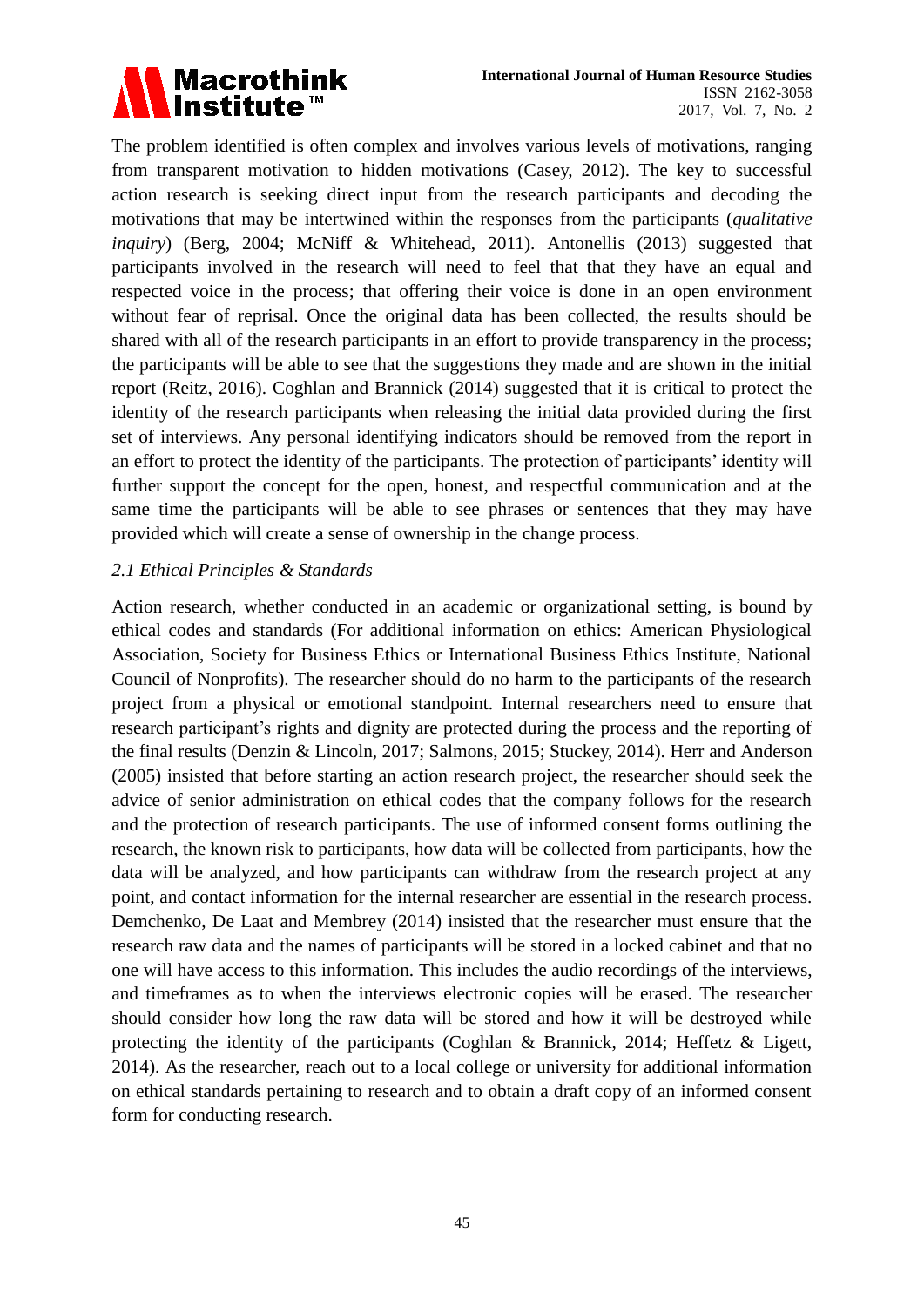

# *2.2 Assumptions*

Academic research requires that the researcher identify and explain the limitations and the assumptions for the research project. A clear assumption statement prevents any misunderstandings of the material bearing on the problem. Assumptions are considered items that are out of the control of the researcher (Ormston, Spencer, Barnard, & Snape, 2014; Trafimow, 2014). For example, in our sample of qualitative employment interview research: 1) We assume that the participants will provide truthful responses; 2) We assume that the qualitative questions asked provide responses for the group we are making inferences to; 3) We assume that if the organization uses our suggestions in the final written research report that the organization will be successful based on our research, education, and experience.

Each researcher will bring a certain level of bias to a research project and to reduce this bias is to self-reflect on any possible biases, identify and list possible steps to minimize the bias in the project (Bryman & Bell, 2015; Coghlan & Brannick, 2014; Denzin & Lincoln, 2017). In academic research, the standard of practice to limit assumptions is to have a colleague review the data to see if the results are based on the data and not the researchers' bias (Ebrahim, 2016; Gravetter & Forzano, 2015). As an internal organizational researcher, consider contacting a colleague who has prior experience with data analysis or contact a local college/university to see if a student is available to review the data collected. Denzin and Lincoln (2017) suggested that having a second reviewer of data will add credibility to the researchers' research project and minimize possible areas of bias and assumptions in the reporting.

## *2.3 Limitations*

Limitations identified are areas that the research project contained. Some of the limitations might be identified as pre-project, project, and post-project. The final written report will contain the research project limitations (Barbour, 2001; Denzin & Lincoln, 2017). In an effort to show what research limitations may look like, the following are limitations we identified in our employment research project:

- The research project final written report was due within 120 days; we suggest additional time if this research is reproduced;
- The research was conducted in one organization and that the findings cannot be expected to apply to all organization and we suggest multiple organization be included in future research;
- The research was limited to eighteen participants in the qualitative research sample, we recommend increasing the sample size in an effort for deeper exploration of the topic;

# *1.4 Action Research in Your Organization*

The first phase of the Action Research process, draft the scope of the research which will define the research plan. The scope will outline the stakeholders (population size) who may be involved in the research project. The scope will need to define the time limitations for the research, and projecting accurate time for results will help those involved in the research as a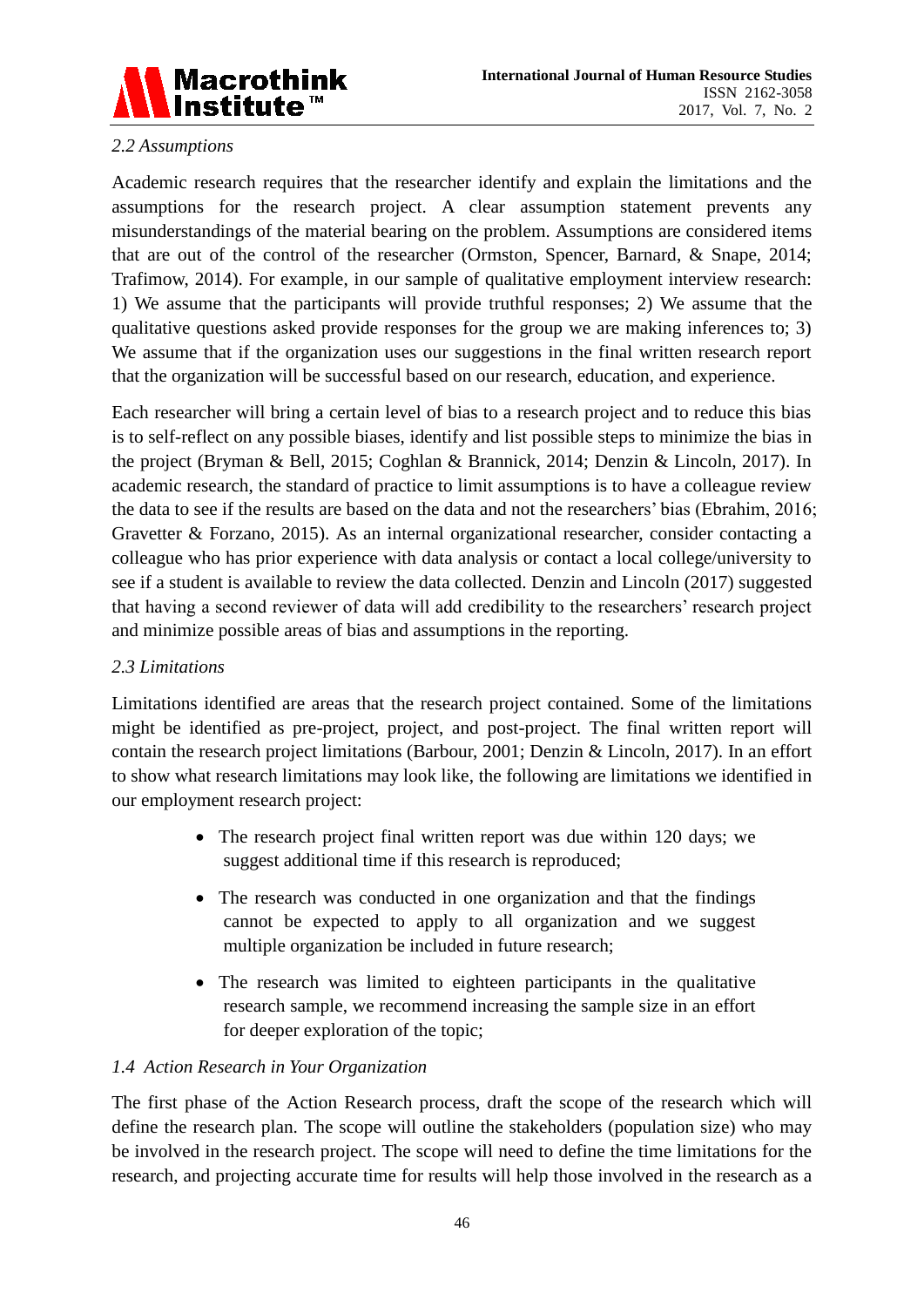

guide for participation (McNiff & Whitehead, 2011). If this is the first attempt at using action research, it would be best to provide extra time for any challenges the researcher did not anticipate in the original plan that may prolong the process. Coughlan and Coghlan (2002) suggested that the scope of the research is a critical aspect of developing the research plan, which is the roadmap for the research project.

#### **3. Scope of Research**

During the development of the scope of the research, the researcher will develop the background and the context to the problem the organization is currently facing; this is the beginning stage of the research planning process. Coughlan and Coghlan (2002) suggested that the information gathered and used to help define the problem will aid in the creation of the action research final report so others will understand the background of the issue, the content of the issue, and theoretical content to the problem faced by the organization. The researcher will want to explain how the problem arose, how others view and think of the problem, and to determine if participants have any suggestions at this informal stage (Checkland & Holwell, 1998; Ozanne & Saatcioglu, 2008; Watkins, Nicolaides, Marsick, 2016). The "preliminary data" collected at this informal stage will help clarify the issue (*diagnose the problem*) and develop alternatives to ensure that the research project is necessary and that the correct issue is being studied (Figure 1). A word of caution at this stage: the researcher should not immerse themselves too deep in the literature review, as doing so could create bias when the researcher begins conducting interviews with participants.

#### **4. Literature Review**

After completing the scope of research, the second phase would be to begin the literature review process. The literature review ensures that the researcher has a comprehensive understanding of the issue facing the organization. The literature identified will help form the action research plan (Figure 1). The literature review will include researching and identifying key concepts, key debates, theoretical perspectives, and any historical perspectives surrounding the problem the organization is facing (Alber, 2011; Ebrahim, 2016). Webster and Watson (2002) emphasized that the literature review will consist of locating articles, books, interviews, and case studies. The literature review is more than just conducting an online web search such as "*Googling something*" or finding a blog posting. The goal is to research and identify some academic research on the topic under review (Bryman & Bell, 2015). Access to academic research portals can often be obtained at a local library. Many libraries now have online search engines for its customers; once the new customer registers with the library as a user, this will allow the customer full access to conducting searches online remotely. Another source would be to use a local college or university library to conduct a literature search.

The literature review may include current documents pertaining to the problem that the organization is facing. The documents may be internal documents, records, reports, meeting minutes, and other artifacts that will help in describing the problem, historical aspects, and the behavior surrounding the issue (Coghlan & Brannick, 2014; Stringer, 2007). As the research project advances, additional literature may be needed as themes are developed. At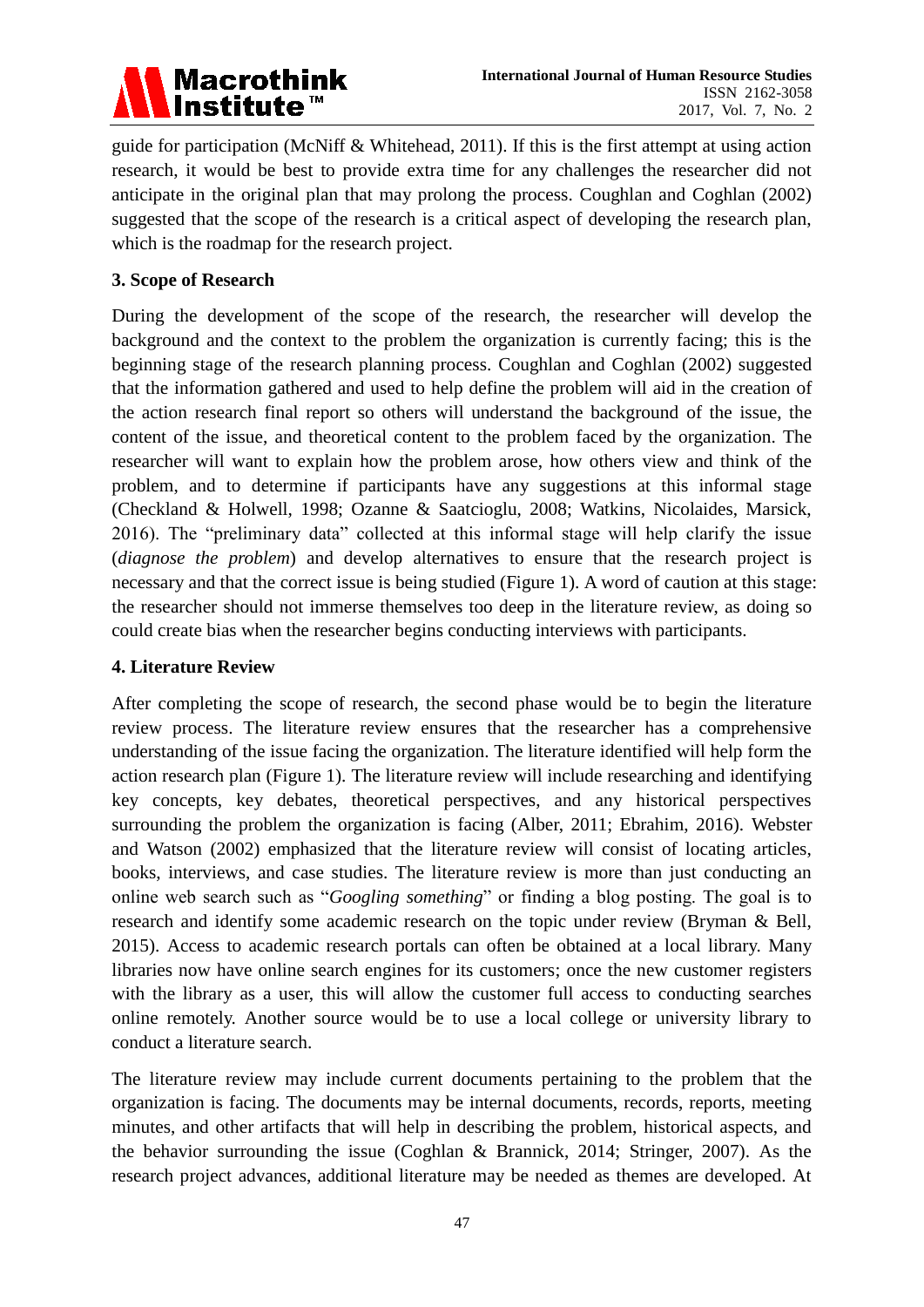

this point, the researcher is ready to identify the methodology of the proposed research project.

Keeping a detailed listing of the literature reviewed will be beneficial as the researcher prepares to write the final report, making it easy to locate and cite the content (Bryman & Bell, 2015). The researcher may want to use a free software to keep track of the literature such as *Mendeley* or set up a simple spreadsheet for easy retrieval. Once the researcher completes the literature review, it will be easy to group the common themes in an effort to organize the review. The grouping may be key concepts, key debates, theoretical perspectives or historical perspectives as a starting point (Wolfswinkel, Furtmueller & Wilderom, 2013). The researcher will review each article in an attempt to identify how useful the article is to the research project, while making note of the following sections:

- $\bullet$  Author(s)
- Date
- Article Title/Document Title
- Volume/Issue
- Source/Publisher
- Key Points

## **5. Qualitative Research**

The third phase of the action research is identifying the methodology which identifies the implementation plan (Figure 1). The third phase will show how the researcher will conduct the research. The researcher at this phase should decide what the best procedure is and which activities will answer the research questions for the project. The researcher may decide on qualitative, quantitative, or mix method (Creswell, 2003). For the purpose of this article, we are using qualitative inquiry to seek discovery and understanding, and collect and analyze data, in an effort to use participants' words to ensure that ideas are accurately reflected (McNiff & Whitehead, 2011). There are various traditional qualitative inquiries used; the most common in business organizations is the *generic qualitative inquiry* which is used in an effort to record opinions, attitudes, beliefs, or experiences in order to seek discovery and understanding (Caelli, Ray & Mill, 2003; Doz, 2011, Erickson, 2011 Granot, Brashear & Cesar Motta, 2012). The selection of the method will play a role in the timeframe for collecting, analyzing, and reporting of the data.

The researcher conducting qualitative inquiry for the action research project serves as the research instrument (Ormston, Spencer, Barnard & Snape, 2014; Patton, 2005). The researcher may collect data from the following sources: field notes, observations, interviewing, focus groups, journaling, historical documents, photos, video, films, drawings, online sources (Coghlan & Brannick, 2014; Patton, 2002; Salmons, 2015). Qualitative inquiry allows for smaller sampling sizes; for example, 10-20 participants would be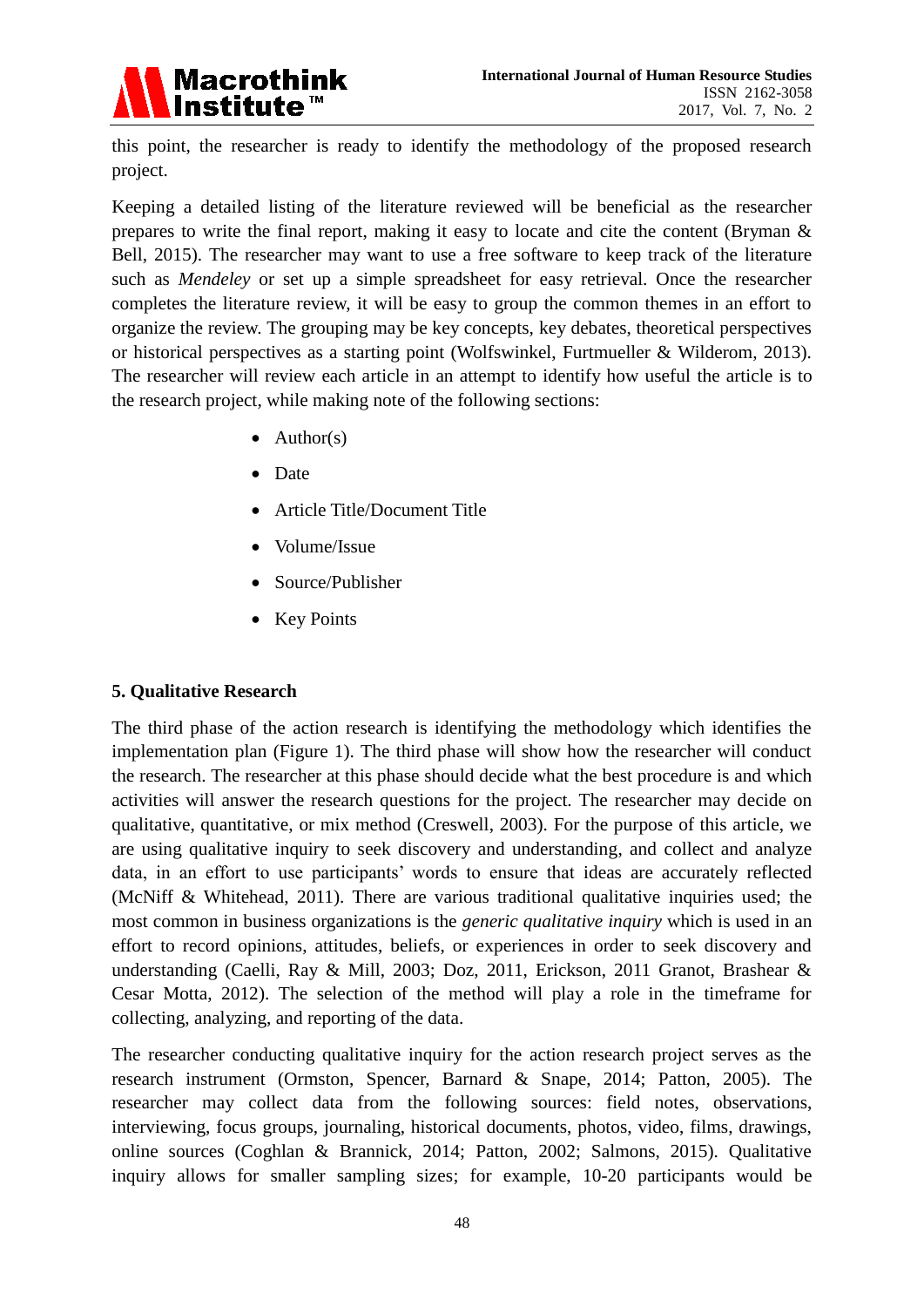

considered an approved sampling (Creswell, 2003). The goal is to seek meaning from the spoken words of each participant in order to obtain meaning beyond appearance and obvious words (Bryman & Bell, 2015; Crouch & McKenzie, 2006 Gravetter & Forzano, 2015). During the initial data analysis, thematic coding can be utilized in order to identify emerging themes from the initial interview transcriptions. The use of thematic coding can be conducted by the researcher and would not require a comprehensive qualitative data software program (Ormston, Spencer, Barnard, & Snape, 2014). If the projected research will involve a larger sampling greater than 25 participants, the researcher may want to consider computer software to help organize and analyze data.

Once the initial data has been analyzed, it is best to share the results with all of the research participants in an effort to be transparent. In addition, this step allows an opportunity to self-reflect on the initial results. The first data collection provides a measurement as to the starting point of the action research and it is often considered an exploratory process. Based on the original interview data, the researcher will gain a deeper understanding of the issue and viable alternatives for a solution (Coghlan & Brannick, 2014; Sekaran, 2006). The review and reflection of the initial data may also reveal additional information that will allow for the modification of the actions. At this stage, the researcher has an opportunity to adjust the research and align the research with a positive long term outcome to the problem faced (James, Slater, & Bucknam, 2011; McAnaney & Williams, 2010). The sharing of initial data will assist in building and maintaining a sense of community with the research participants and at the same time keep the research purpose clearly in mind with each of the participants.

## **6. The Action**

Once the original data has been analyzed and the researcher is ready to release the initial results to the participants, the researcher may choose to maintain a daily handwritten reflection log to record what the researcher did and what results were observed. The reflection log now becomes part of the data that can be later analyzed as part of the action research project. The reflection log allows the researcher to record ideas, thoughts and observations as the research project progresses. While keeping the final research report in mind, the researcher is able to make connections and links to the literature as the initial interviews are conducted (Stringer, 2014; Stuckey, 2014). The researcher may want to start by repeatedly asking herself/himself:

- "How do the things I have read about in the literature compare/contrast to what I am seeing about the problem I am investigating?
- "What are some of the assumptions that the participants hold and why?"
- "What are the norms and traditions within the organization?"
- "Are the participants speaking freely and what is the level of the defensiveness?"

The researcher that identifies literature that is linked the theory or influencing the content should be recorded with the proper citation and references for easy retrieval at a later time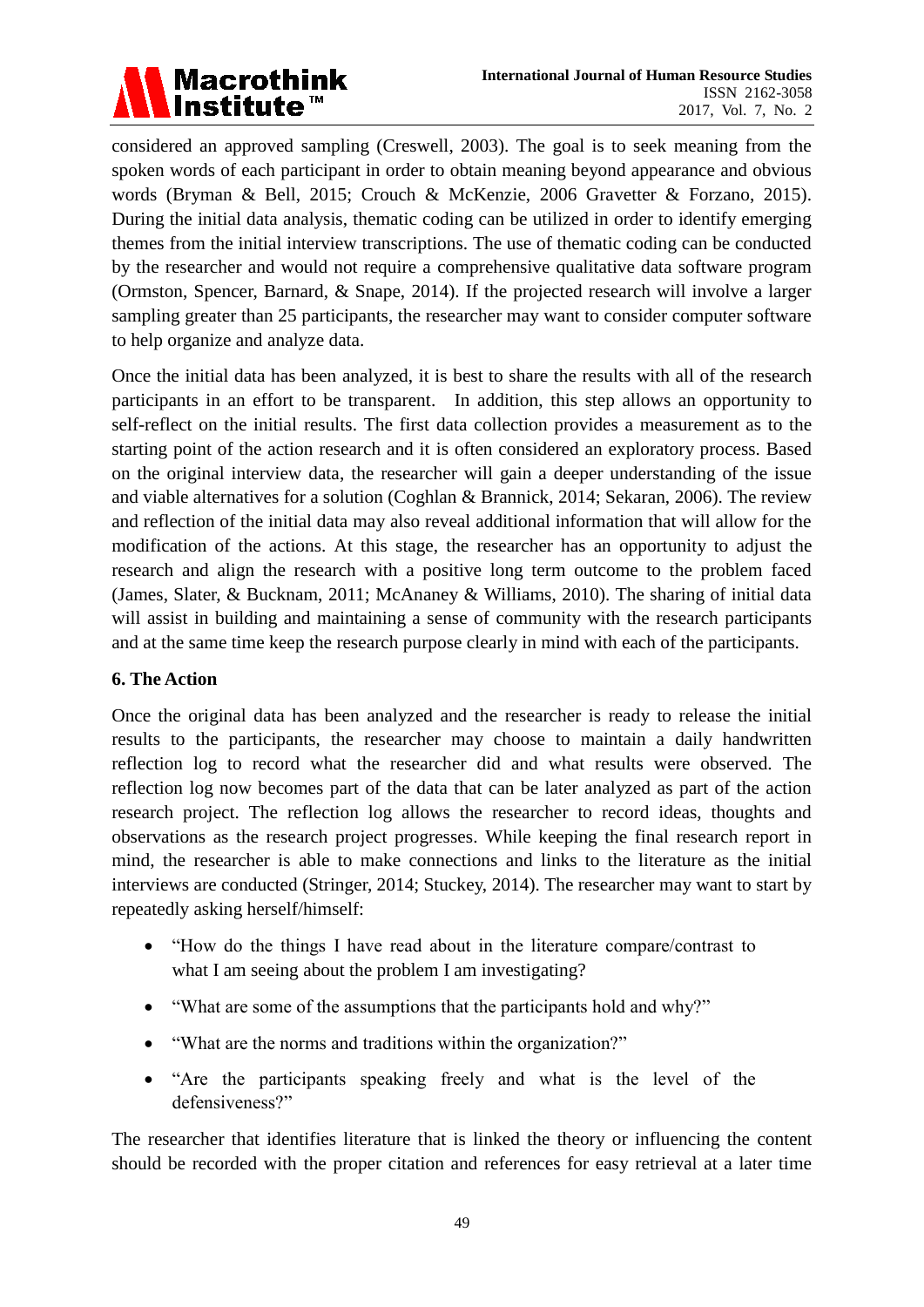

when preparing the final report (Argyris, 2002; Coghlan & Brannick, 2014, Stringer, 2014). The reflection log should be updated on a weekly basis, so plan on leaving time each week for this important action. The log allows the researcher to document the steps taken during the research project, what the researcher discovered, and what action, if any, the researcher took.

Coghlan and Brannick (2014) suggested that the next phase in the research project would be to analyze the initial data sets and determine what action the researcher will be taking and what will be measured. Continuing with our qualitative data collection we identified above, common themes were identified from the data and codes were used to specify ideas from the literature (Bell, 2014; Ormston, Spencer, Barnard & Snape, 2014). For our example; based on the initial interviews, the data suggested that people are missing a clear direction of the hiring process at the company and that the current hiring is conducted differently by each department in the organization. The data revealed that the participants suggested a written policy on the hiring procedure was needed and to conduct a brief hiring training for any member involved in the hiring procedure for the company. The participants reported types of interview questions they might use and what they are trying to obtain from the answer provided (Antonellis & Flam, 2016). In this case, the researcher would now work on developing a written policy based on the suggestion offered during the initial interviews, the current literature, and the artifacts provided by the company pertaining to the area being researched. The researcher would develop a professional development session based on the data, current literature, and organizational artifacts in an effort to bring about change in the organization going forward (Bell, 2014; Hind, Smit, & Page, 2013; Stringer, 2014).

It will be during the professional development session that the researcher will have an option to collect data based on the researcher observations of the participants during the session (Kragelund, Moser & van Zadelhoff, 2015). It will be during the professional development session that the initial data is released and presented how it was incorporated into the written guidelines and the training session (Figure 1). The participants at this point will have another opportunity to discuss in an open forum the ideas and content in the written guidelines, allowing for the participants to see that they did have a voice in the process and this may result in further support (Caruth, & Caruth, 2013; Morsing, & Schultz, 2006). The professional development allows the researcher to refine any miscommunications or to further identify any new resistance points with the project, while training the participants on the steps for conducting a proper employee interview (Camp, Schulz, Vielhaber & Wagner-March, 2011). When the researcher utilizes journals, meeting notes, and observation data from a qualitative standpoint, it offers purposeful value and quality checks (James, Slater & Bucknam, 2012). Stringer (2014) suggested, "The heart of action research is not the techniques and procedures that guide the action but the sense of unity that holds people to a collective vision of their world and inspires them to work together for the common good" (p. 132). The data collected at this point will be analyzed and adjustments made to the research if needed. Denzin and Lincoln (2017) added it is not uncommon for action research projects to be adjusted during the research process.

At this point, the professional development session has been conducted and the data collected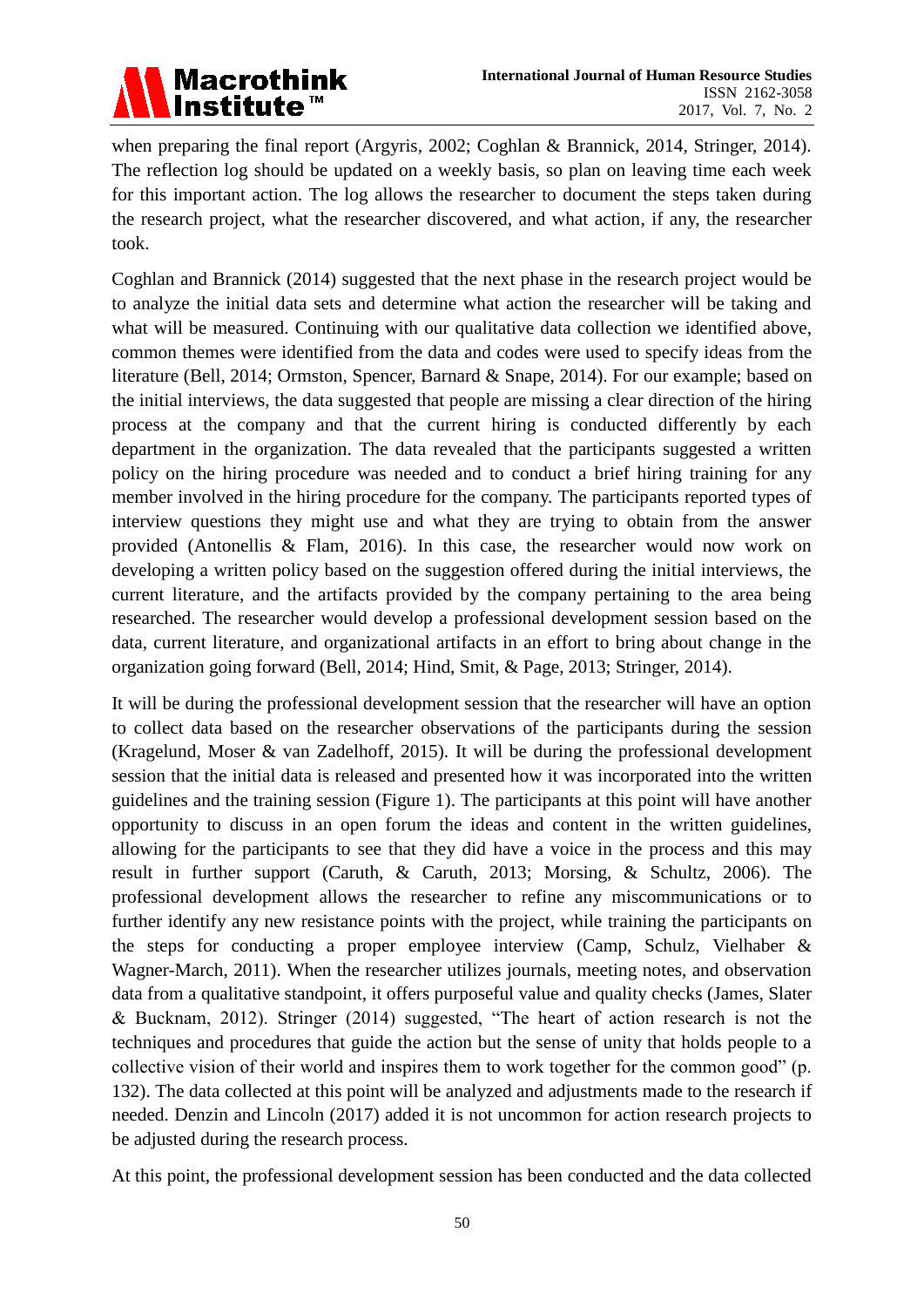

during the session analyzed and incorporated into the research project. To recap, we now have an initial interview process as a data point (baseline data), the literature review as a second data point, and the professional development training session observation protocol as another data point for the research project. The final data collection point for the project will be the post-professional development session interviews with participants.

## **7. Final Data Collection**

The original data and the professional development session has been conducted, and the next step is to conduct the final interviews with the research participants. The research participants need to commit to participating in all three sections: original interviews (baseline), professional development session, and the post-professional development session interviews. The final interview questions would focus on the changes that have been suggested and the results. In the interview scenario discussed above, our goal would be to seek input from participants on what new insight they have gained by the proposed written guidelines in the professional development session (Stringer, 2014; Townsend, 2013). The researcher could also seek additional input on areas of the training that still need improvement or additional suggestions that have surfaced during or after the professional development session.

As the researcher, leave ample time to conduct the final set of interviews, transcribe, analyze, and report the findings in a final report to the organization (Reitz, 2016; Stuckey, 2014). With action research, the aim is to focus on the common themes from the data and try to uncover hidden motives of individuals who look to negatively impact the research. This could be traced by money, culture, history, ego, position in the organization, or power. Action research is based upon the idea that the process is democratic and that all participants have an open, honest, and respectful input in the process (Gaventa & Cornwall, 2008; Townsend, 2013). The final data collection will provide evidence as to any changes in behavior and/or beliefs of the participants after the professional development intervention and compare it to the pre-intervention interview data from the research participants.

The data collected from the research participants will serve as one source of data collection; the data collected from the literature review will serve as a second data point; and the observation protocol during the professional development session will serve as a third data point (Erzerberger & Prein, 1997; Hussein, 2015; Strang, 2015). The three data points create a triangulation of data in an effort to increase the accuracy of the data be represented resulting in validity of the data (Abro, Khurshid & Aamir, 2015; Hussein, 2015). Creswell and Miller (2000) observed triangulation as "a validity procedure where researchers look for convergence among multiple and different sources of information to form themes or categories in a study" (p. 126). Allowing for three-point data collection will provide the best approach to capturing the "voice" of the participants in the research.

#### *7.1 Evaluating Outcomes*

After the final data collecting process, the data is ready for interpreting and analyzing (Figure 1). The analysis should reveal whether or not the results brought a solution or support to the problem. Rereading or reviewing the Scope of Research section may be helpful when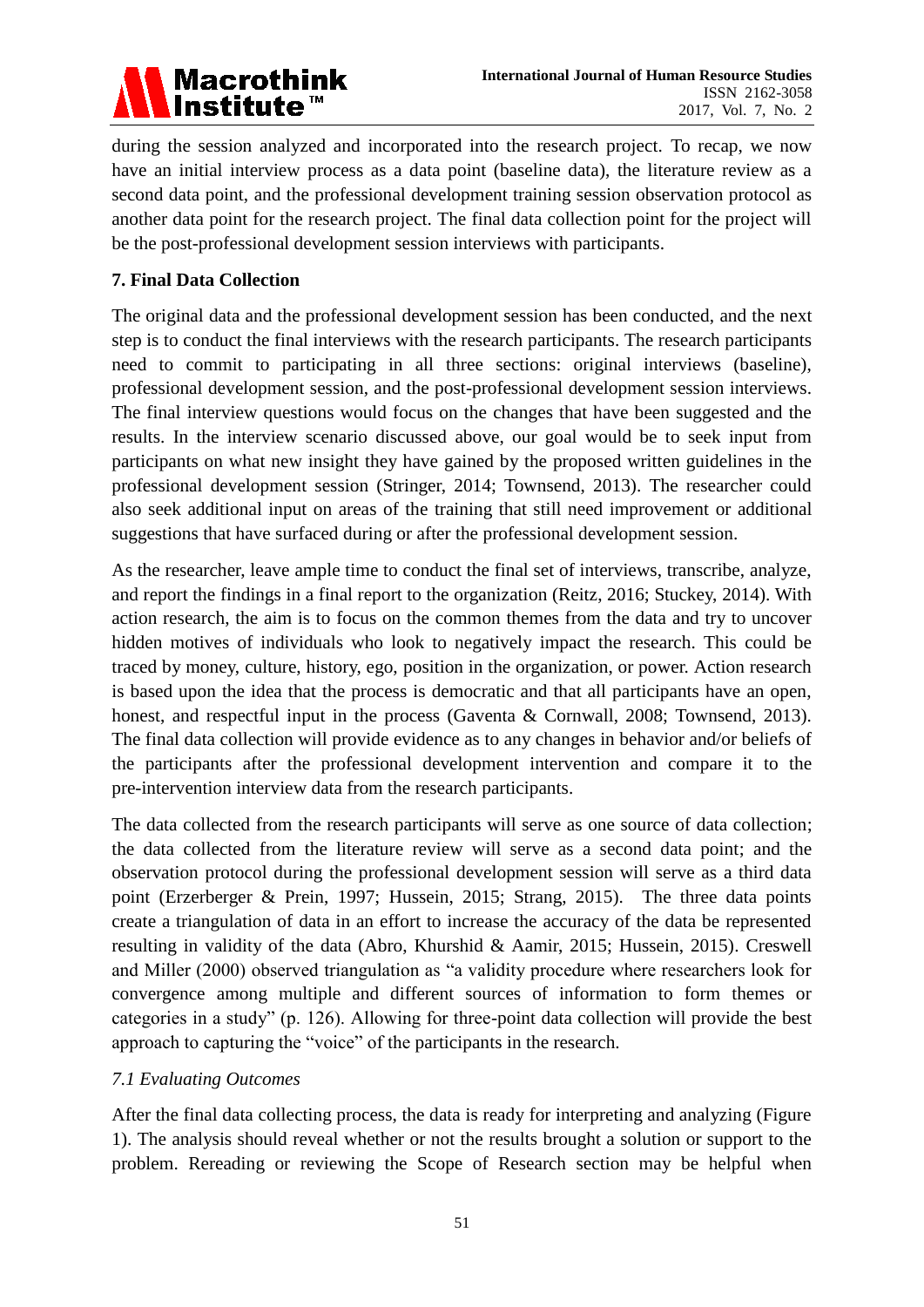

evaluating the research outcomes. Stringer (2014) suggested that further evaluation should confirm if and how the results from the action research study may confirm the researchers' assumptions, which pertains to the framework of the study.

The next step in the analyzing process is to interpret how the data results related to the literature review section. Gay, Mills and Airasian (2006) declared displaying a connection between the research project results and the work of other researchers ensures credibility and relevance of the action research study. Determine the extent of the research outcome meaning; "Did the data display a connection between the results and the literature of review?" Bradbury (2015) claimed that the goal of action research is to determine why there was a connection or why there was not a connection with the research findings to the problem(s) and how they all interconnect to the current literature. This information could be useful if the researcher or others within the organization decides to conduct additional research on the topic (Coghlan & Brannick, 2014). Part of any research project is that the research will identify key elements of the research conducted to allow future researchers to replicate the research and possibly the findings. The research project will attempt to fill a gap in the literature or including an identified limitation in the researcher research.

Another factor to evaluating outcomes is assessing strengths and weaknesses of the data collected for the research project. Did the researcher have sufficient evidence to support the action research study? Not having adequate supporting data is a weakness (mistake) that is typically made by novice action researchers (Booth, Colomb & Williams, 2008; Watkins, Nicolaides & Marsick, 2016). Effectively evaluating the outcomes will benefit the final report results for it represents dependability, which means that the data outcomes are reliable and accurate (Turner, 2010; Ormston, Spencer, Barnard & Snape, 2014; Susman & Evered, 1978). Evaluation of data outcomes is a critical step in the action research process and will determine how reliable and credible the research findings are in the researchers' final report.

A common problem with implementing a change in any organization is the "change," which is a central issue to the Action Research process; it involves selecting the best solution for the complex issue, implementing the change, and then failing to evaluate the results (Argyris, & Schön, 1996; Caruth & Caruth, 2013; Stringer, 2014). The evaluation of the results is one area that is often overlooked with negative results. The researcher should be asking themselves:

- "Did we make progress towards solving the complex issue?
- "What new questions have come to light as a direct result of the findings?
- "How does the data results align with the current body of literature?"

One aspect of Action Research to be considered is to determine if the evaluation of the results failed to solve the complex issue, and whether or not the researcher has the ability to adjust the research. The researcher can start the process again now that new information has come available and that the researcher knows the results did not solve the problem; this step may further define the problem (James, Slater & Bucknam, 2011; Sekaran, 2006; Stringer, 2014).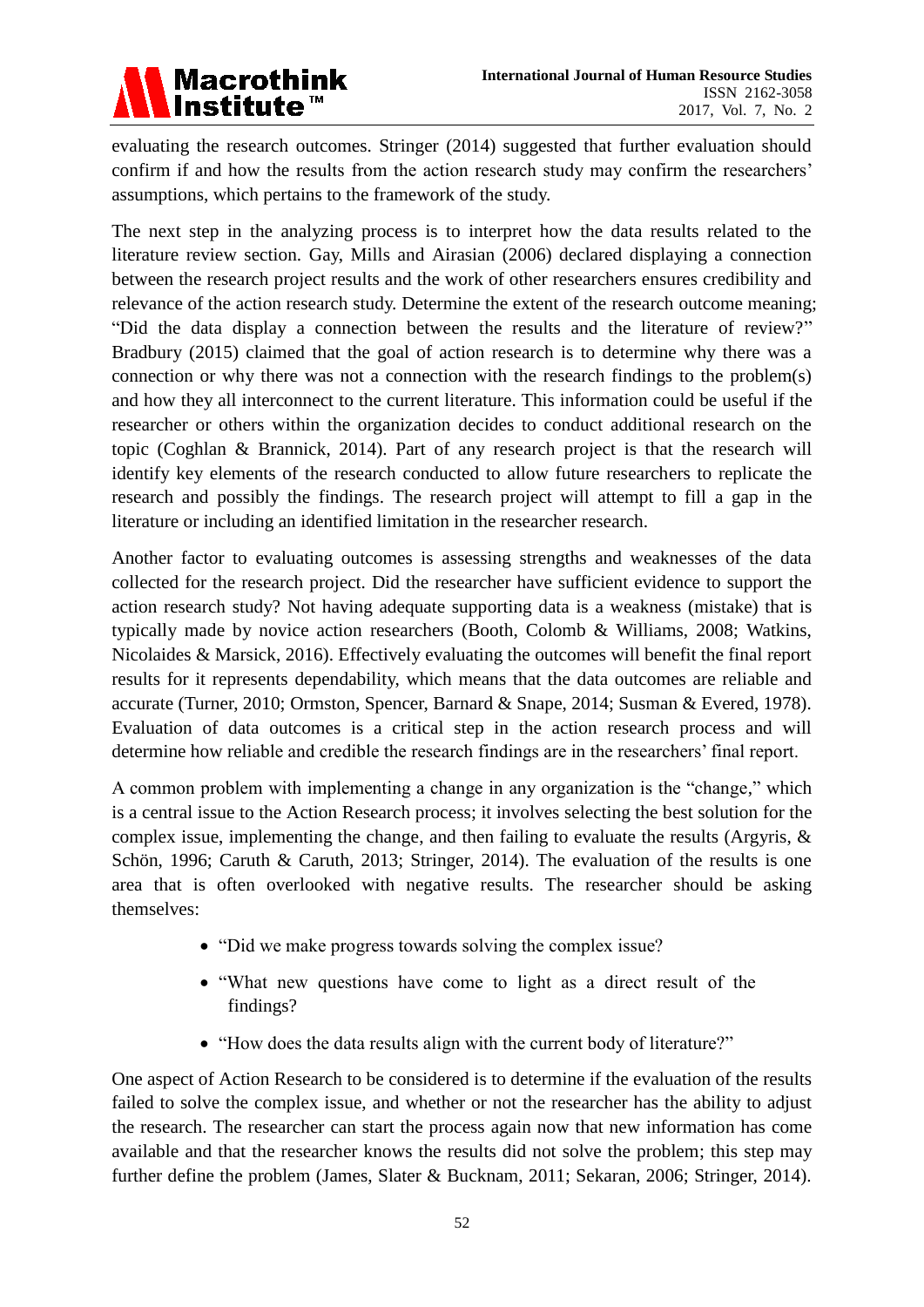

Some may view not solving the problem as a failure, but in Action Research it is acceptable to readjust the research during the process. Not achieving the intended results may be the result of a number of issues from search design to substandard data collection, regardless, now is the time to regroup and determine the best action (Bradbury, 2015; Stringer, 2014). It could be that the researcher has not properly identified the root cause of the issue at the original planning stage of the research and the original investigation only scratched the surface but by going back, the researcher will be able to extract a deeper meaning to the solution.

## **8. Report Results**

Denzin and Lincoln (2017) suggested that the manner in which the researcher reports on the research results in a written format will lend itself to creating a level of credibility for the research project and the researcher. When another person reads the final research report, will they think to themselves that the content makes sense and is convincing? If people read the report and end up questioning the process or the method of the research, the report loses credibility and the principal researcher will lose credibility as a researcher. Losing credibility as a researcher may have a negative impact on future research projects the researcher is involved in (Bradbury, 2015; Coghlan & Brannick, 2014). Reitz (2016) and Stringer (2014) contended that the written report results illustrate how the action research project could be relevant within the host organization (research location) and how it may relate to outside organizations facing the same complex issues.

Denzin and Lincoln (2017) acknowledged that the final report should be written in a format that is consistent with the intended audience. For example, will the report be published in an academic science research journal, trade journal, or used only within the organization. The language and tone used in the report should be consistent with the intended audience; non-profit organization, public sector, academic. The final report should reveal recommendations for future researchers who may face the same complex issue identified in the research or recommendations on how to expand the knowledge base on this complex issue on future research. Recommendations could possibly suggest that further research is recommended or that the action research be regularly employed within the organization (Coghlan & Brannick, 2014; Stringer, 2014). During the original literature review process, as the researcher is looking at prior research on the complex issue, the researcher is attempting to gain insight to the limitations and recommendations that prior researchers have listed in their report. The recommendations and limitations may help guide the researcher in developing the action research project.

## **9. Conclusion**

The Action Research process is a multi-step process that can be utilized in public, private, and non-profit organizations looking to solve complex issues faced by the organization. Action research allows the researcher to tie the actions taken in the research and link them to methodology while using a process of reflection to provide a solid foundational base for the research project (Coghlan & Brannick, 2014; Townsend, 2013). This article has highlighted some of the key areas that a nonacademic researcher may want to include in the development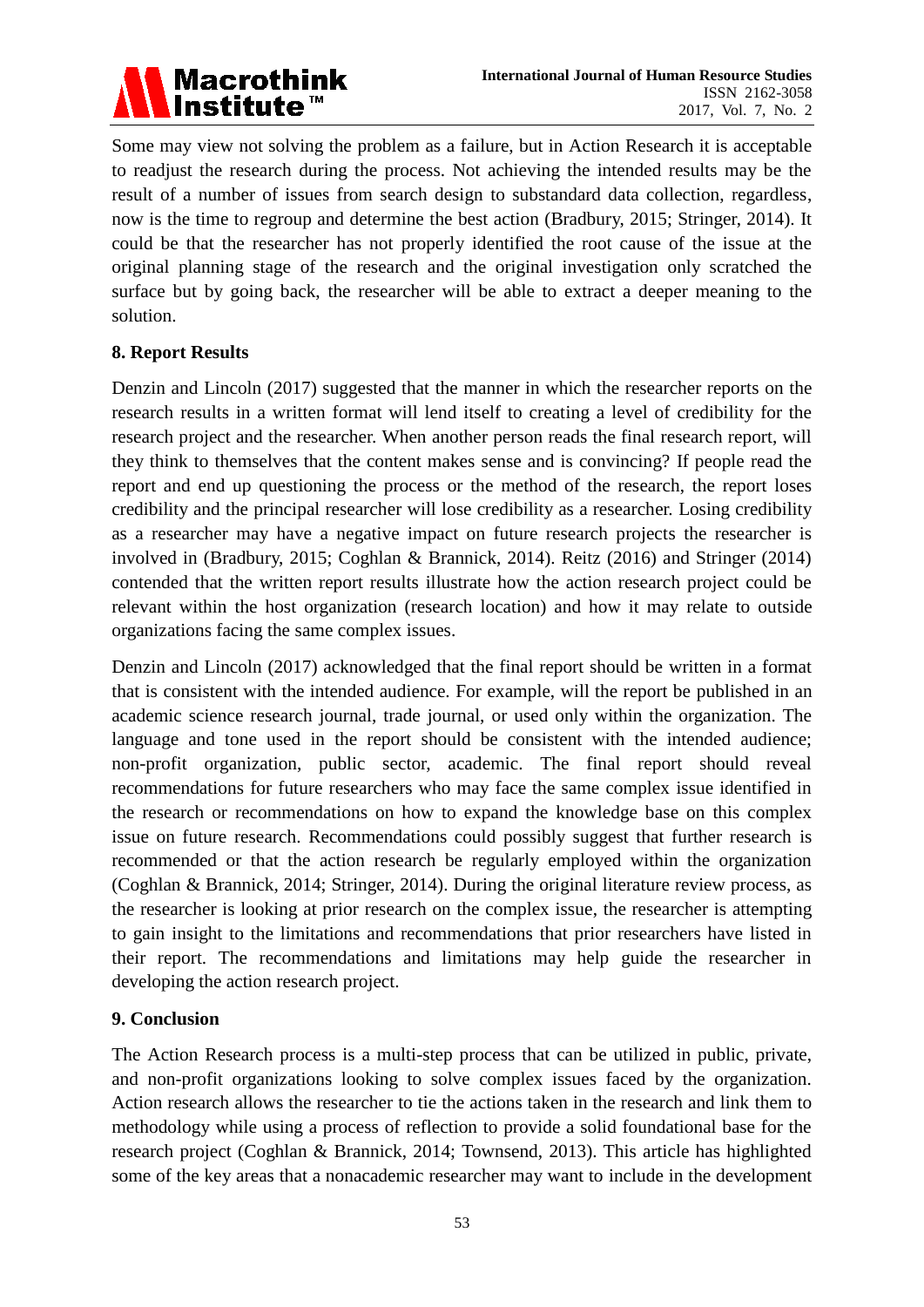

of an action research plan for an organization. The Action Research process is not intended to solve every situation issue; Action Research, like any other tool, has limitations. Selecting the proper research tool for solving the organizational complex issues is the starting point. Action Research can use qualitative, quantitative, or a mix of the two for collecting data; as discussed, we chose to focus on qualitative research for our example for this article (Creswell, 2003).

Collaboration is a central issue in the Action Research process, with internal and external stakeholders who may be impacted directly or indirectly by the complex issue facing the organization. The collaboration process is an ongoing process during the research and will be time consuming for the internal researcher. Equally important is providing a level of balance for the researcher's time and the time commitment for the participants in the project. To that end, the research project planning stage should include an ample time commitment to the collaboration process to yield the best results for the project (Bradbury, 2015). A novice researcher may underestimate the time commitment to the collaboration process and the time for conducting and analyzing the data.

As with any research or professional action, ethical considerations must be given and Action Research is no different. As an internal researcher, take steps to not allow the researchers personal bias to taint the research. Collaborating with others about the research project will aid in this process. Being honest with the research projects limitations and recommendations will further build credibility for the research project and the researchers' professional reputation as a researcher. As discussed, conducting an initial literature review early in the process will provide a foundation to build on as the researcher develops the scope of work statement. As the project progresses, a more comprehensive literature review will help the researcher better understand the issues surrounding the complex issue and to gain a deeper understanding of the issues.

We have discussed the process of data collection and the evaluating of outcomes for the research project. The evaluation is not just limited to the data collected from participants, the evaluation process determines how the data results relate to the literature review. Essentially, the researcher will want to determine if the results are the same as other research findings or are the results different. The results will be reported in the final written report. The final step in this multi-step process will involve writing the final report. The final written report will be disseminated to all research participants and those that are directly impacted by the complex issue. The written report will help others to understand how the solution was crafted, what the current literature has to say about the topic, how the solution was implemented, and the final evaluation of the results after the solution was implemented to show that it was successful. The written report will also provide an avenue for future researchers to build on and attempt to address some of the limitations or recommendations identified in this project.

After reading this article, we encourage you to think about how Action Research could help your organization. We also encourage the researcher to review the reference list for this article on additional literature that the researcher may want to review before starting an Action Research project. The intent of this article was not to make the reader an expert in the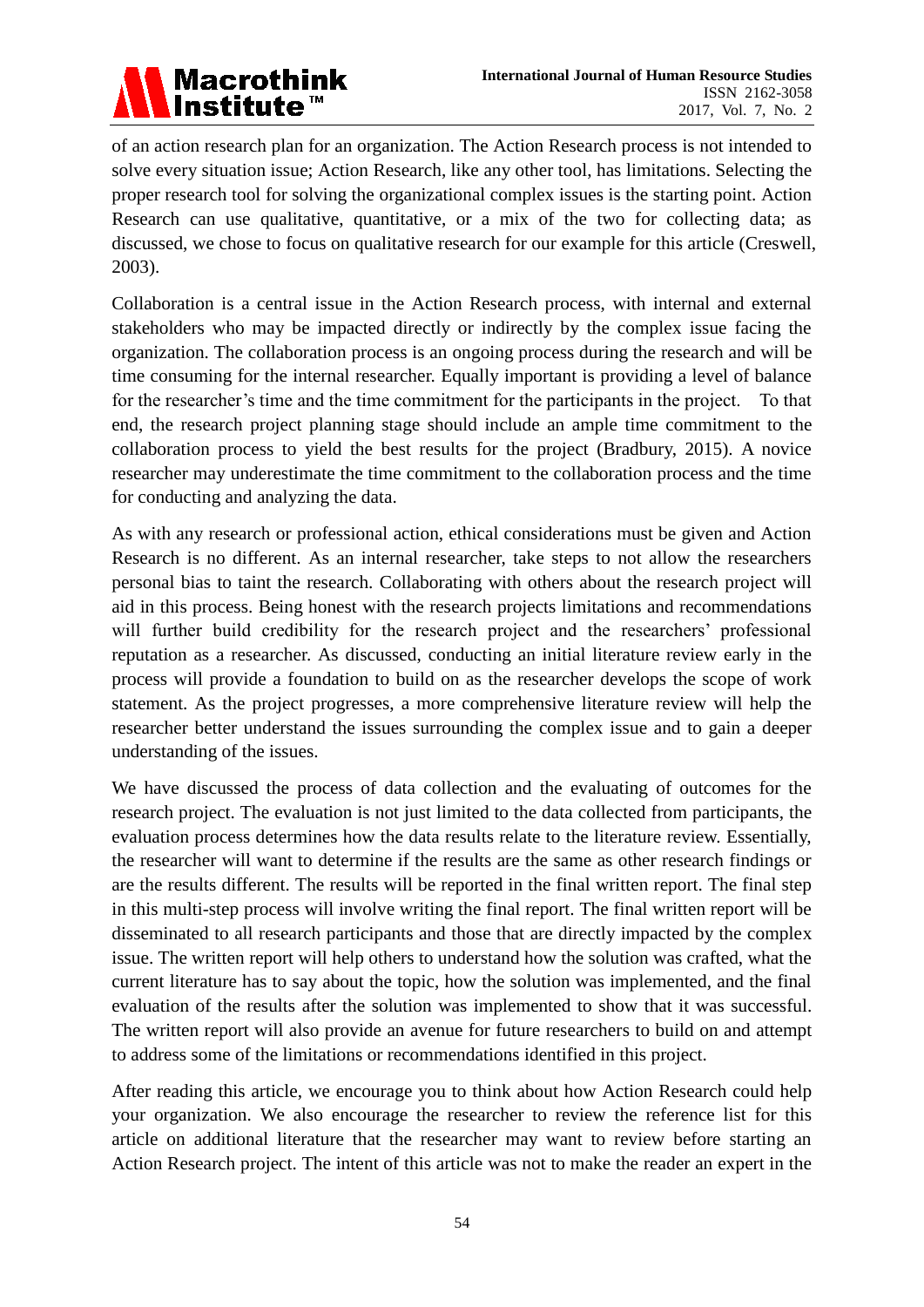

field of Action Research; rather, the intent was to explain the multi-step process when employing qualitative action research in an organization that is looking to solve a complex issue. Our hope is that this article has extended the readers interest in the area of Action Research. Action Research can make a profound positive long-term impact on the organization, so do not simply read this article and set it aside; take action and see the results that Action Research can bring to the organization. Be sure to reflect on each process during the Action Research journey and once you have completed the first research project, take the time to reflect on what could be done different the next time and what were some of the positive outcomes you found helpful this time.

#### **References**

Abro, M. M. Q., Khurshid, M. A., & Aamir, A. (2015). The use of mixed methods in management research. *Journal of Applied Finance and Banking*, *5*(2), 103.

Alber, S., (2011). *A toolkit for action research*. New York, NY: Rowman & Littlefield

Antonellis, P. (2013). Revisiting action research. *Journal of Social Science*, Vol. 1, No. 1, p 12-20.

Antonellis, P., & Flam, D., (2016). Phoning it in? Examining pre-employment phone interview procedure in higher education. International Journal of Human Resource Studies, 6(1), 21-45.

Argyris, C. (1992). *On organizational learning*. Malden, MA: Blackwell

Argyris, C., (2002). Double-loop learning, teaching and research. *Academy of Management Learning and Education*, 1(2).

Argyris, C., & Schon, D. (1974) *Theory in practice: Increasing professional effectiveness*. San Francisco: Jossey Bass.

Argyris, C., & Schon, D. (1978) *Organizational learning: A theory of action perspective*. Reading, Mass: Addison Wesley.

Argyris, C., & Schön, D. A. (1989). Participatory action research and action science compared. *American Behavioral Scientist, 32,* 612–623. http://dx.doi.org/10.1177/ 0002764289032005008

Argyris, C., & Schön, D. (1996). *Organizational learning II: Theory, method and practice.*  Reading, PA: Addison-Wesley.

Barbour, R. S. (2001). Checklists for improving rigour in qualitative research: a case of the tail wagging the dog?. *BMJ: British Medical Journal*, *322*(7294), 1115.

Baskerville, R. L., & Wood-Harper, A. T. (2016). A critical perspective on action research as a method for information systems research. In *Enacting Research Methods in Information Systems: Volume 2* (pp. 169-190). Springer International Publishing.

Bell, J. (2014). *Doing Your Research Project: A guide for first-time researchers*.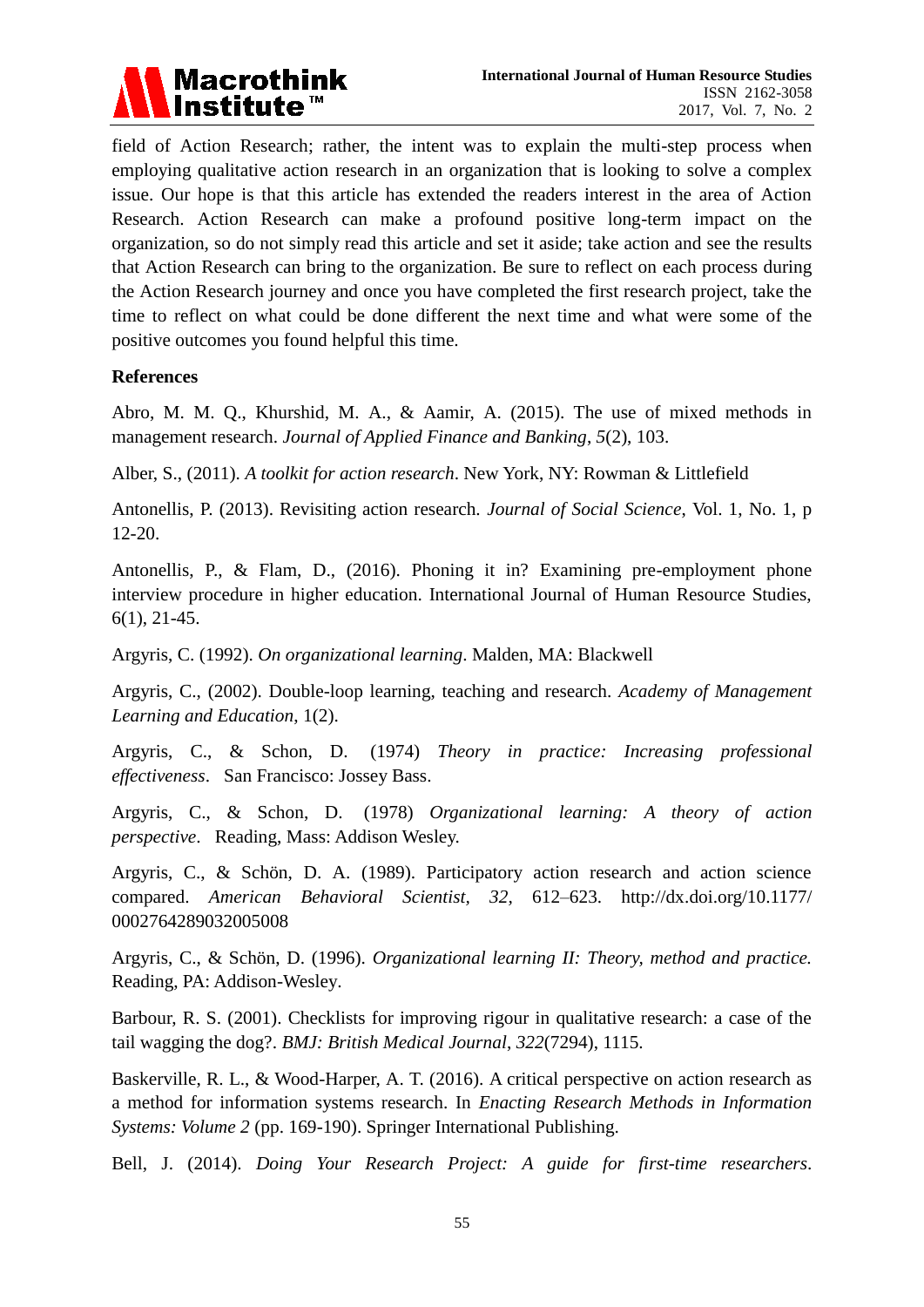

McGraw-Hill Education (UK).

Berg, B. L. (2004). *Qualitative research methods for the social sciences* (Vol. 5). Boston, MA: Pearson.

Booth, W., Colomb, M. and Williams, J.M., (2008). *The Craft of Research*, 197.

Bradbury, H. (Ed.). (2015). *The Sage handbook of action research*. Washington, DC: Sage.

Bryman, A., & Bell, E. (2015). *Business research methods*. New York, NY: Oxford University Press.

Caelli, K., Ray, L., & Mill. J. (2003). 'Clear as mud': Toward greater clarity in generic qualitative research. *International Journal of Qualitative Methods*, 2(2).

Camp, R., Schulz, E., Vielhaber, M., & Wagner-March, F. (2011). Human resource professionals' perceptions of interviewer training. *Journal of Managerial Issues.* 33(3). P 250-268.

Caruth, G., & Caruth, D. (2013). Understanding resistance to change: A challenge for universities. *Turkish Online Journal of Distance Education.* 12(2). P 12-21.

Casey, A., (2012). A self-study using action research: Changing site expectations and practice stereotypes. *Educational Action Research*. Vol. 20, No. 2. p. 219-232

Checkland, P., & Holwell, S. (1998). Action research: its nature and validity. *Systemic Practice and Action Research*, *11*(1), 9-21.

Coghlan, D., & Brannick, T. (2014). Doing action research in your own organization  $(4^{rd}$  ed.). Washington, DC: Sage.

Coughlan, P., & Coghlan, D. (2002). Action research for operations management. *International journal of operations & production management*, *22*(2), 220-240.

Creswell, J. W. (2003). Research design: Qualitative, quantitative, and mixed methods approaches  $(4<sup>th</sup>$  ed.). Thousands Oaks, CA: Sage.

Creswell, J. W., & Miller, D. L. (2000). Determining validity in qualitative inquiry *Theory into Practice, 39*(3), 124-131.

Crouch, M., & McKenzie, H. (2006). The logic of small samples in interview-based qualitative research. *Social science information*, *45*(4), 483-499.

Demchenko, Y., De Laat, C., & Membrey, P. (2014). Defining architecture components of the Big Data Ecosystem. In *Collaboration Technologies and Systems (CTS), 2014 International Conference on* (pp. 104-112).

Denzin, N. K., & Lincoln, Y. S. (2017). *The Sage handbook of qualitative research, 5th Ed*. Sage.

Dick, B., Stringer, E., & Huxham, C. (2009). Theory in action research. *Action research*, *7*(1), 5-12.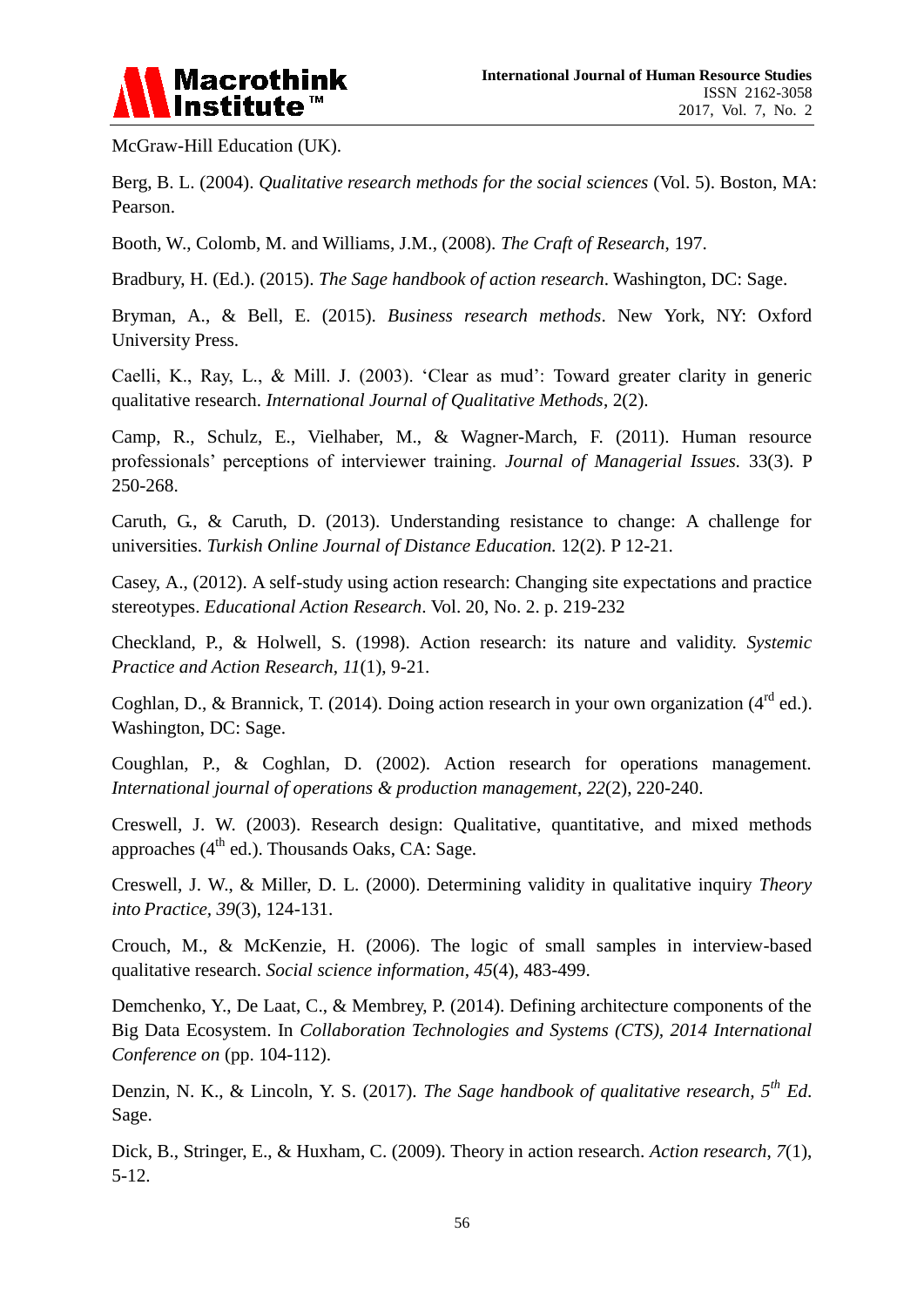

Doz, Y. (2011). Qualitative research for international business. *Journal of International Business Studies*, *42*(5), 582-590.

Ebrahim, N. A. (2016). Research Tools: Scientific Writing Tools for Writing Literature Review and a Paper. DOI: 10.6084/m9.figshare.2082625

Erickson, F. (2011). A history of qualitative inquiry in social and educational research. *The Sage handbook of qualitative research*, *4*, 43-59.

Erzerberger, C., & Prein, G. (1997). Triangulation: Validity and empirically based hypothesis construction. *Quality and Quantity, 31*, 141-154.

Gaventa, J., & Cornwall, A. (2008). Power and knowledge. In P. Reason & H. Bradbury (Eds.), The SAGE handbook of action research: Participative inquiry and practice  $(2^{nd}$  ed). London: Sage

Gay, L. R., Mills, G. E., & Airasian, P; (2006). *Educational Research: Competencies for Analysis and Applications* (8<sup>th</sup> ed). Columbus, OH: Pearson.

Granot, E., Brashear, T. G., & Cesar Motta, P. (2012). A structural guide to in-depth interviewing in business and industrial marketing research. *Journal of Business & Industrial Marketing*, *27*(7), 547-553.

Gravetter, F., & Forzano, L. A. (2015). *Research methods for the behavioral sciences*. Stamford, CT: Cengage.

Heffetz, O., & Ligett, K. (2014). Privacy and data-based research. *The Journal of Economic Perspectives*, *28*(2), 75-98.

Herr, K. and Anderson, G. (2005). *The action research dissertation: A guide for students and faculty*. Thousand Oaks, CA: Sage

Hien, T. T. (2016). Why is action research suitable for education? *VNU Journal of Science: Foreign Studies*, *25*(2).

Hind, P., Smit, A., & Page, N. (2013). Enabling Sustainability through an Action Research Process of Organizational Development. *Journal of Corporate Citizenship*, (49), 137-161.

Hussein, A. (2015). The use of triangulation in social sciences research: Can qualitative and quantitative methods be combined? *Journal of Comparative Social Work*, *4*(1).

James, E. A., Slater, T., & Bucknam, A. (2011). *Action research for business, nonprofit, and public administration: A tool for complex times*. Washington, DC: Sage.

Kragelund, L., Moser, A., & van Zadelhoff, E. (2015). Using the Obser-View in Qualitative Research: Benefits and Challenges. *International Journal Of Qualitative Methods*, 14(5), 1-9. doi:10.1177/1609406915621426

Lewin, K. (1946). Action research and minority problems. *Journal of Social Issues*, Vol. 2 No. 4, p 34-46.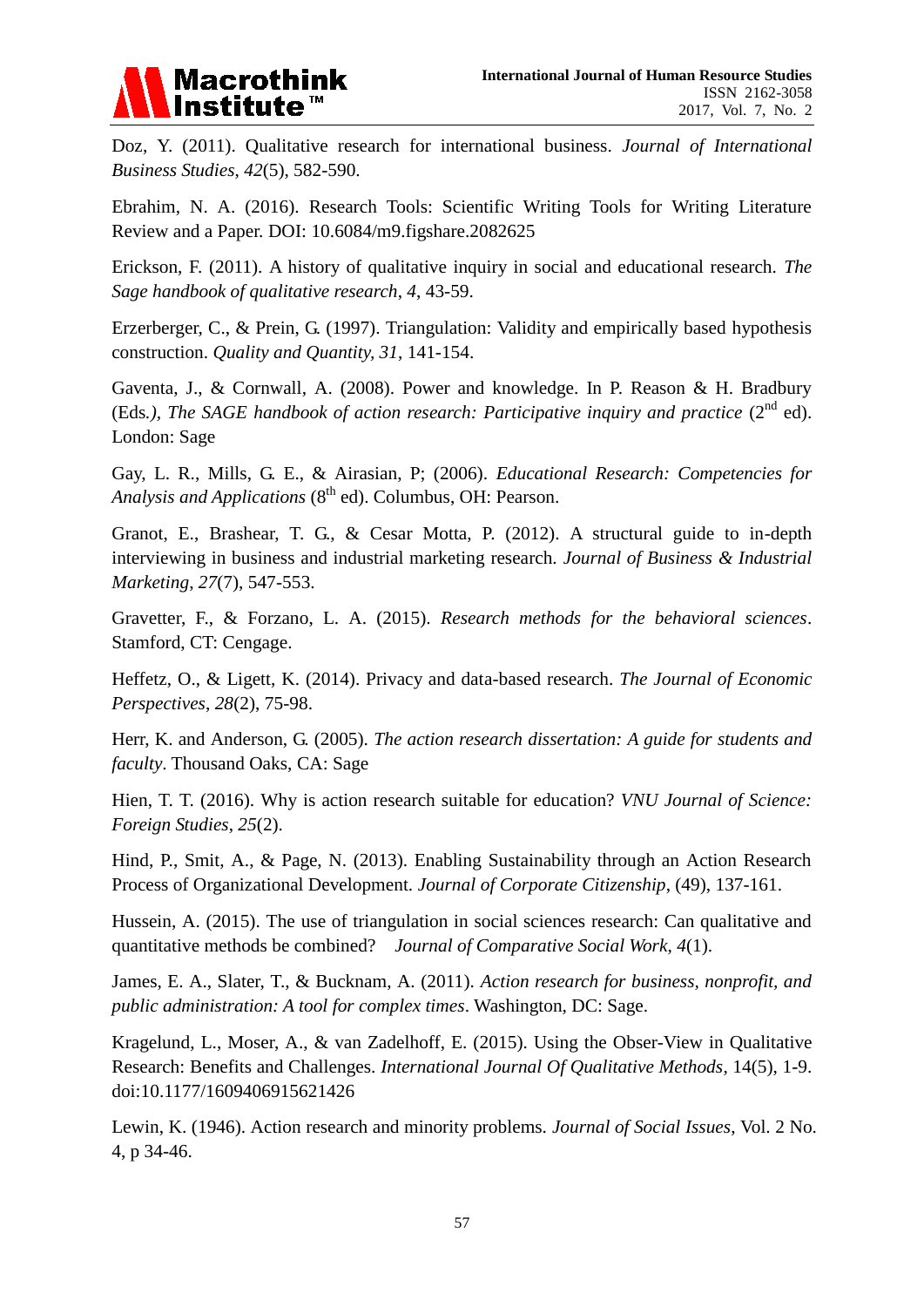

Luckett, S., Ngubane, S., & Memela, B. (2001). Designing a management system for a rural community development organization using a systemic action research process. Systemic Practice and Action Research, 14(4), 517-542.

McAnaney, D., & Williams, B. (2010). Internalizing disability management: Using action research to explore organizational change processes. International Journal of Disability Management, 5(2), 32-39. doi:10.1375/jdmr.5.2.32

McNiff, J., & Whitehead, J. (2011). *All you need to know about action research*. London: Sage Publications.

Morsing, M., & Schultz, M. (2006). Corporate social responsibility communication: stakeholder information, response and involvement strategies. Business Ethics: A European Review, 15(4), 323-338. doi:10.1111/j.1467-8608.2006.00460.x

Ormston, R., Spencer, L., Barnard, M., & Snape, D. (2014). The foundations of qualitative research. *Qualitative research practice. A guide for social science students and researchers*, 1-25.

Ozanne, J. L., & Saatcioglu, B. (2008). Participatory Action Research*. Journal Of Consumer Research*, 35(3), 423-439.

Patton, M. Q. (2005). *Qualitative Research*. Encyclopedia of Statistics in Behavioral Science. DOI: 10.1002/0470013192.bsa514

Patton, M. (2002). *Qualitative research and evaluation methods* (3<sup>rd</sup> ed.). Newbury Park. CA: Sage

Reitz, M. (2016). Analyzing and communicating action research data: Practical approaches to conveying the quality and texture of experience. *Action Research*, 1476750316660364.

Salmons, J. E. (2015). *Doing qualitative research online*. Thousand Oaks, CA: Sage.

Sein, M. K., Henfridsson, O., Purao, S., Rossi, M., & Lindgren, R. (2011). Action design research. *MIS quarterly*, 37-56.

Sekaran, U. (2006). *Research methods for business: A skill building approach*. Hoboken, NJ: John Wiley & Sons.

Schultz, C., Mietzner, D., & Hartmann, F. (2016). Action Research as a Viable Methodology in Entrepreneurship Research. In *Complexity in Entrepreneurship, Innovation and Technology Research* (pp. 267-283). Springer International Publishing.

Strang, K. D. (2015). Selecting Research techniques for a Method and Strategy. In *The Palgrave Handbook of Research Design in Business and Management* (pp. 63-79). Palgrave Macmillan US. DOI 10.1007/978-1-137-48495-6\_5

Stringer, E., (2014). *Action research* (4<sup>th</sup> ed.). Thousands Oaks: Sage.

Stuckey, H. L. (2014). The first step in Data Analysis: Transcribing and managing qualitative research data. *Journal of Social Health and Diabetes*, *2*(1), 6.